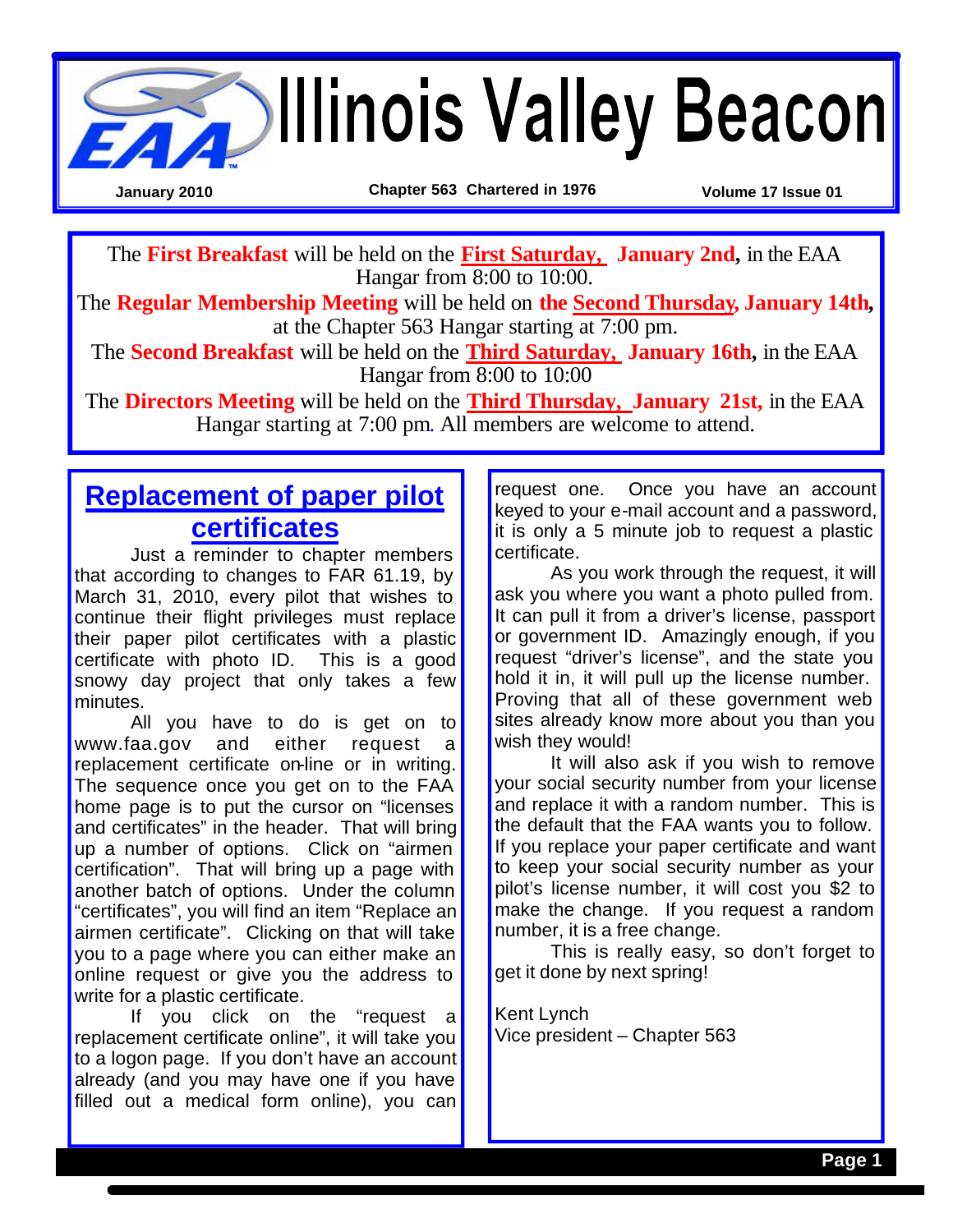*Your Vice President, Kent Lynch, is taking instruction in Adama's new Champ and has agreed to write a few articles about the experience. Pay attention. You will benefit from this.*

## **What happens when the nose gear is on the other end??**

The newsletter editor of Chapter 563 has been asking members to submit stories for our monthly newsletter, so I thought that I would submit some comments on what happens when you put a 1200 hour Cherokee pilot into a 1946 Aeronca Champ. Wanting to get a tail wheel endorsement has been something I have wanted to do for nearly as long as I have flown. It is amazing, though, how difficult it is to find a school somewhere close at hand that will teach in a conventional gear airplane. My first airplane would have been a Cessna 170B if I could have found someone in central Iowa in the late 1970s that could teach me how to fly it. Instead, I ended up in a Cherokee 140, which was traded off 4 years later for an Archer II, which I still have.

For all these years, I have heard that you couldn't be a "real pilot" unless you had spent some time in a tail wheel airplane. That was reinforced by many years of Oshkosh forums, where the tail wheel pilots held forth a somewhat superior attitude over us nose gear guys. Two things came together this year to finally give me the opportunity to make the transition. First, I retired, so I now have more time to spend, not only in my Archer, but also to take advantage of opportunities to expand my flying knowledge that work wouldn't allow. Second, Allmond Aviation at Mt.Hawley airport in Peoria, Il, decided to add a Champ to their fleet for LSA and conventional gear training.

This is a beautiful bird! It was totally restored by a mechanic in western Nebraska, and now only has about 35 hours on the restoration. I have a bit over 8 hours in it, with more to come. The first flight, though, was a real eye-opener! Getting this inflexible old carcass into it was the first challenge. My body parts just don't seem to have the right dimensions to fit the step and into the front seat. I'm tall enough that I finally decided to just to take my left foot and step directly into the cockpit (around the stick, of course), grab onto the cross braces behind the windshield, and just haul the rest of me into the front seat. Crude, but it works. Getting out is a whole different process, and I hope no one has a video camera around. It would make a killer "funniest home video" segment!

The panel was the next surprise. I have had my Archer long enough to outfit it with all sorts of IFR goodies. This thing didn't have squat! No electrical system outside of a handheld radio and a battery powered intercom. A one-needle altimeter, ball (no needle), airspeed and whiskey compass are about it. I guessed that I would have to figure out how to look out of the window again. Heel brakes were the next adventure. For engine start, you have to have to take your toes and shove the brake pedals nearly to the firewall to get the mechanical brakes to do anything. I figured out pretty fast why the instructor didn't trust me on the first start, and chocked the wheels.

You have to also be somewhat double-jointed to reach back under your left armpit to turn on the mag switch and operate the carb heat and cabin heater knobs. Not to mention reaching up over your left shoulder to move the elevator trim. It started quite nicely, though, and put forth a much nicer sound than a similar 100 horse 0-200 would in a Cessna 150. This airplane had been rebuild with the 100 horsepower engine rather than earlier 65 or 85 horse engines.

I was pretty nervous about the first taxi attempt, but that didn't seem to be that troublesome. Low speed taxi was pretty straight forward, and once I figured out the response rate of the rudder pedals, went reasonably well. You just have to herd it a bit. At least until I swung it into the wind for run up, and the tail wheel unlocked. Things happened a LOT faster, and it took a bit of doing to get it straightened out and locked again. Turns out that my feet aren't config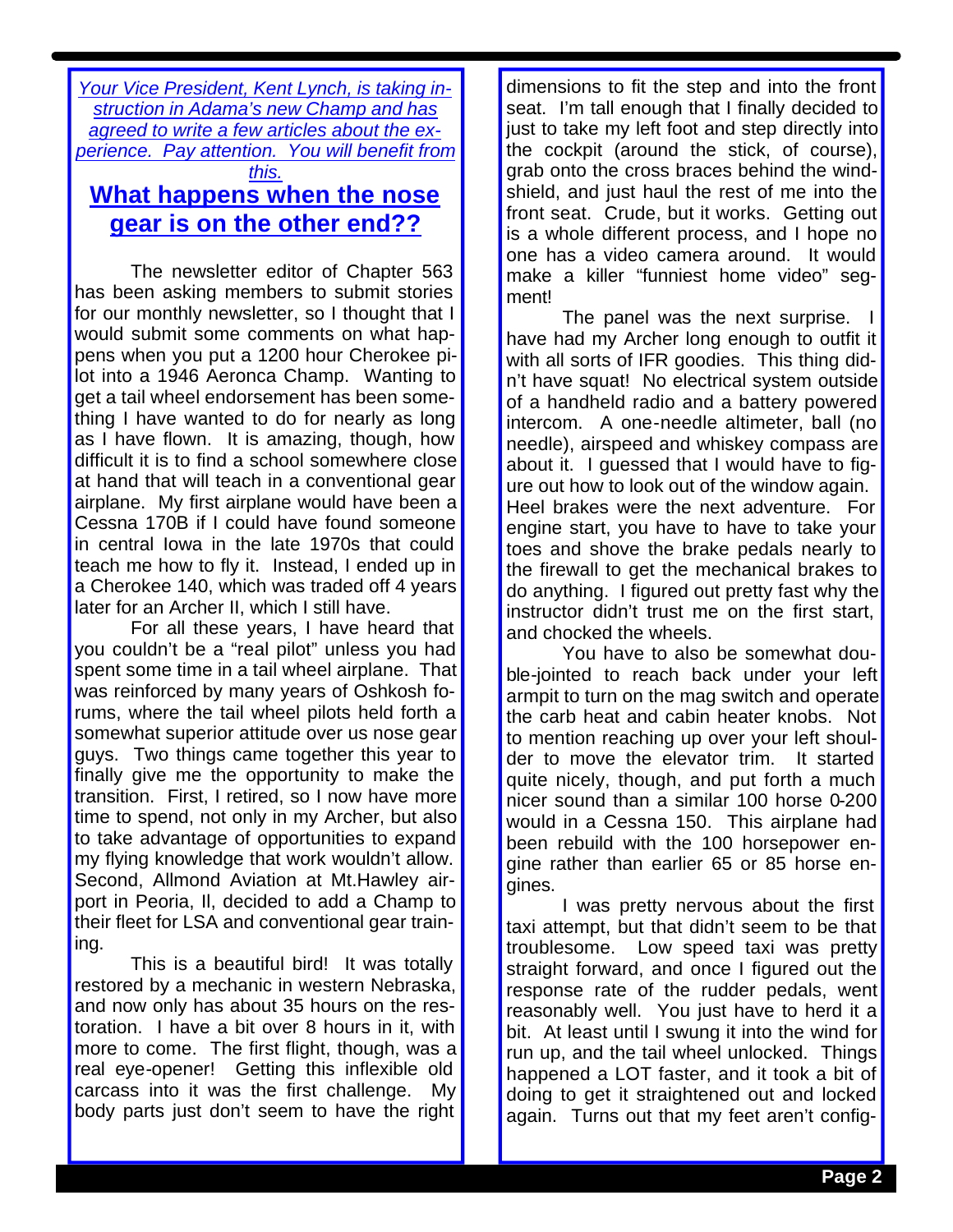ured very well to push the opposite brake pedal far enough to make something happen, while still shoving the rudder pedal.

Run up was followed by some high speed taxi practice with the tail up, the full length of the runway. That was lots more interesting.

A couple of passes for some practice and I was ready (I thought) for the first takeoff. With 100 horsepower, the airplane gets up on the main gear and gets off the ground pretty fast. All I can remember is that it happened pretty fast and I seemed to use the whole width of the runway in the few seconds it took to get off the ground.

While I have always heard that Cherokee pilots are notoriously poor on the rudder, I had always worked hard at keeping things coordinated and as a point of normal operations, did side and front slips. So I figured that once it was in the air, I could keep the Champ coordinated.

What surprised me was the heavy interaction between the ailerons and rudder in this airplane. I can have the wings level, but the ball is way out in the boonies. When you step on the ball, the wings react much more than the more modern airplanes do. So there was much more interaction and coordination needed between the stick and rudder pedals than I had expected. If you make a change with one, you have to change the other. After 8 hours, I don't have to think about this as much, and things are becoming more "normal", although I still occasionally find myself with the ball centered and the wings not level. I have to remember to keep a bit of lateral force on the stick to keep things balanced. That is much more notable on a stick than on the control wheel in the modern airplanes.

During the first flight, we spent time on basic airwork, to get this coordination figured out. Shallow and steep turns and stalls were pretty reasonable. I guess that this is what you would call an "honest" airplane. It is pretty straightforward (once you figure out the rudder/aileron coordination) in the air.

Now comes the first landing. In the pattern, I had to remember to pull on the carb heat. You don't do that normally in an Archer.

The pattern was also much closer to the runway than I normally do. I am going to have to think about that a bit while flying the Archer. I don't think that I fly a real wide pattern in my airplane, but clearly, the Champ stays in about 1/3 the airspace that I normally use. It also comes down a lot faster as well. When you pull off the power, it comes down! With no flaps, front slips are the norm, but it comes down fast enough without power that you don't have to slip it all the time.

Landings are clearly different, to say the least. The instructor clearly had more involvement than I did, but I managed to keep it on the runway. Over the last 8 hours, I have probably done 35 landings on hard surfaces at two airports and grass at a neat field in Bradford, Illinois. The airplane clearly likes grass more than asphalt. I think that I am finally getting to the point where I can at least figure out what is going on and have made a few decent landings, lots of arrivals, and a couple of near religious experiences (if you know what I mean).

We are starting to explore wheel landings versus three pointers. The airplane seems to like somewhat tail-low wheel landings on hard surfaces and three pointers on grass. The instructor and I had to establish a bit of a new language, as I was getting more three-points on hard surface landings, instead of lower speed wheel landings.

I finally got what he was asking for on about the  $6<sup>th</sup>$  hour, and things started improving more rapidly. Then, came my most recent lesson.

I was feeling a bit more confident and was pretty geared up (so to speak) to get out and try it again. What had changed, though, was that past lessons were in no wind, or heavy wind down-the-runway situations. The most recent one had a developing crosswind, that moved (over 5 landings) from southwest, to west, to northwest. We ended up changing runways during the flight, and I really tightened up a lot as the first landing had a real good approach, and a really sideways landing that found us right at the edge of the runway.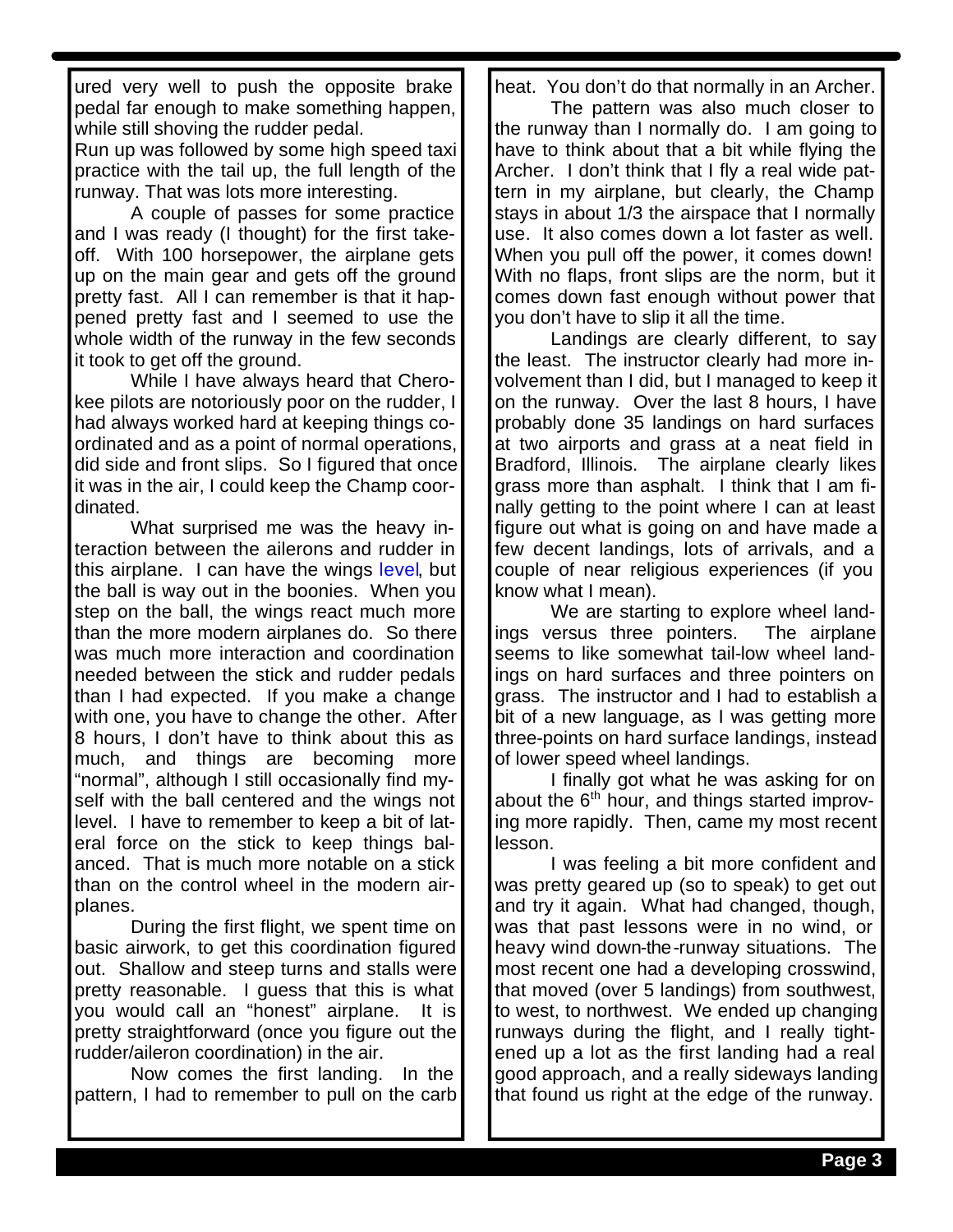That was salvaged by adding power, straightening out, and taking off again.

The lesson ended up getting cut short by developing rain and low ceilings, but frankly, I was getting pretty stressed out by how the airplane reacted to a heavy, shifting crosswind. In our post flight discussion, I really learned that there just has to be more crosswind aileron correction and somewhat more aggressive, leading rudder corrections. The Champ will stay on one main gear wheel longer than I am used to in the Cherokee. This lesson really pointed out that I have to fly the thing every second.

I am ready for the next round, and looking forward to learning what I can about flying with the "steering wheel" out back. I want to get beyond just getting the sign-off, and get 25 or 30 hours in the airplane to see what it can teach me. It is definitely fun, and who knows – maybe I'll have to add something with a tail wheel to the hanger with the Archer.

Kent Lynch

*Editor: Stay tuned, Next month will be more exciting.*

**We always announce the birth of a new airplane in the Chapter no matter what class, size, or origin.**

**I'm pleased to announce the new addition to the Sam Sisk family. The Christian Eagle (below) will give Sam and Becky's new granddaughter her first flying lessons.**



**Another GB is being constructed in the EAA Hangar and should be ready for a Spring presentation.**

#### **2008 Chapter 563 Officers**

President: Robert Young, 4569 Thornhill Dr., Peoria, IL, 61615, Ph. 453-5602, rwyoung77@hotmail.com Vise Pres. Kent Lynch, 8906 N. Ford Rd., Edwards, IL, 61528, PH. 251-1998, flyinglfarm@telstar-online.net Treasurer: Jerry Pilon, 110 WindRidge Dr., Washington, IL 61571, Ph. 745-1139 plongt@hotmail.com Secretary: Don Wolcot, 7204 Dogwood Ln., Brimfield, IL. 61517, Ph. 446-9568 donwolcott@sbcglobal.net Nsletter/Web Editor: Morrie Caudill, 5320 N.Sherbrook Ln., Peoria, IL. 61614, Ph. 691-3613 flyvfr@comcast.net Technical Advisor: Al Lurie, 605 E. Armstrong Avenue, Peoria, IL. 61603, Ph. 682-1674 Technical Advisor: Sam Sisk, 7214 W. Legion Hall Rd., Dunlap, IL. 61525, Ph. 243-5729 sesisk@mtco.com Young Eagles: Marty Martin, 4509 Constantine Av, Peoria Heights, IL. 61616, Ph.453-1259 vwmartin@nelson-tel.net Flight Advisor: Sam Sisk, 7214 W. Legion Hall Rd., Dunlap, IL. 61525, Ph. 243-5729 sesisk@mtco.com Flight Advisor: Ron Wright, 616 Kerfoot St., East Peoria, IL 61611, Ph. 694-1527 sonerairon1@netzero.net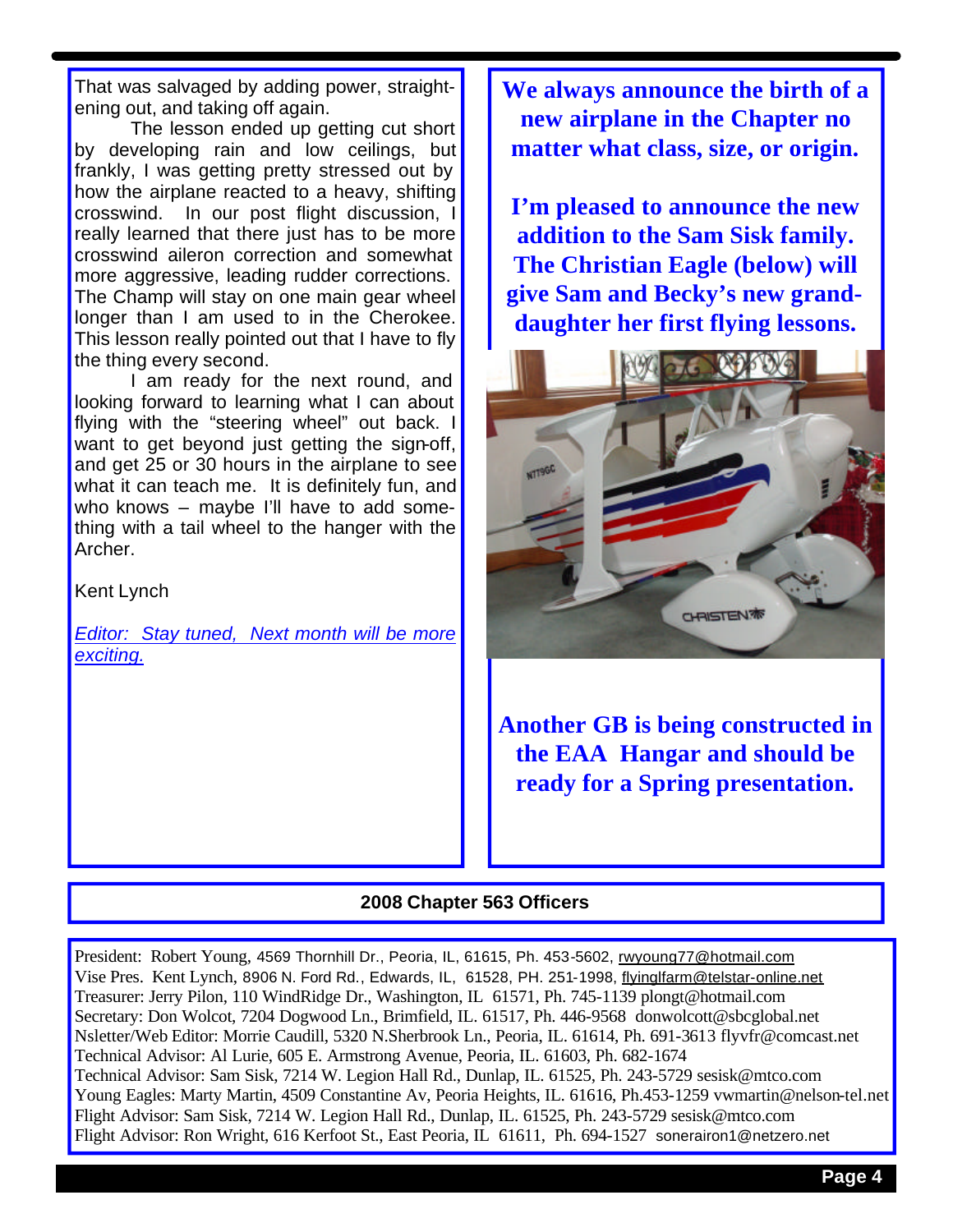### **MINUTES OF EAA 563 BOARD MEETING Dec 3, 2009 at the Chapter Hanger**

The meeting was called to order by Chapter President Al Phipps at 7:10 pm.

Those in attendance were Al Phipps, Bob Young, Don Wolcott Jerry Pilon and Chris Tate. This constituted a quorum. Also in attendance were Sam Sisk, Vern Martin and Joe Ernst.

#### Secretary's Report:

There was no meeting held in November due to lack of a quorum. The October board meeting minutes were read by Don Wolcott. The minutes were approved as read by voice vote.

#### Treasure's Report:

Treasure Jerry Pilon reported that the chapter had received from EAA \$1050 for our portion of the proceeds from the Ford Tri-motor visit. Through November the chapter has stayed under budget by \$843. This does not include expenses in December that could exceed what was budgeted for the month. A motion was made by Morrie Caudill and seconded Bob Young to accept the report as presented. Approved by voice vote.

#### Old Business:

There was no known old business that needed to be handled.

#### New Business:

A motion was made to allow Phil Jones to use the Chapter hanger, under the rules for Hanger usage, to make required repairs to his 601XL seconded by Marty and approved by voice vote. A motion was made by Marty to conduct a silent auction run by Sam Sisk at the Christmas Dinner for 2 headsets donated by Bill Engel and 1 hour tail wheel instruction by Allmond Adama seconded by Morrie and approved by voice vote.

Al Phipps turned over the role of President to Bob Young. Bob proceeded to seat the new officers for 2010: Vice President Kent Lynch, Secretary Donald Wolcott and Treasurer Jerry Pilon. Bob Then installed the directors for 2010: Morrie Caudill, Chris Tate and Al Phipps

The next order of business was to elect the Standing Committee Chairman.

Morrie Caudill was re-elected to the be Membership committee

Chris Tate was re-elected to be Program Chairman

Al Phipps was elected to be Youth Outreach Chairman

Jerry Pilon was elected to be Public Relations Chairman

Kent Lynch was elected to be Property & Safety Chairman with Joe Ernst as V. Ch.

A special meeting was set for after breakfast on the 19<sup>th</sup> to Elect the Special Events Chairman.

On the 19<sup>th</sup> Bob Young was elected to be Special Events Chairman with Kent Lynch as V. CH.

Meeting adjourned at 8:30. Respectively Submitted; Your Secretary Donald Wolcott